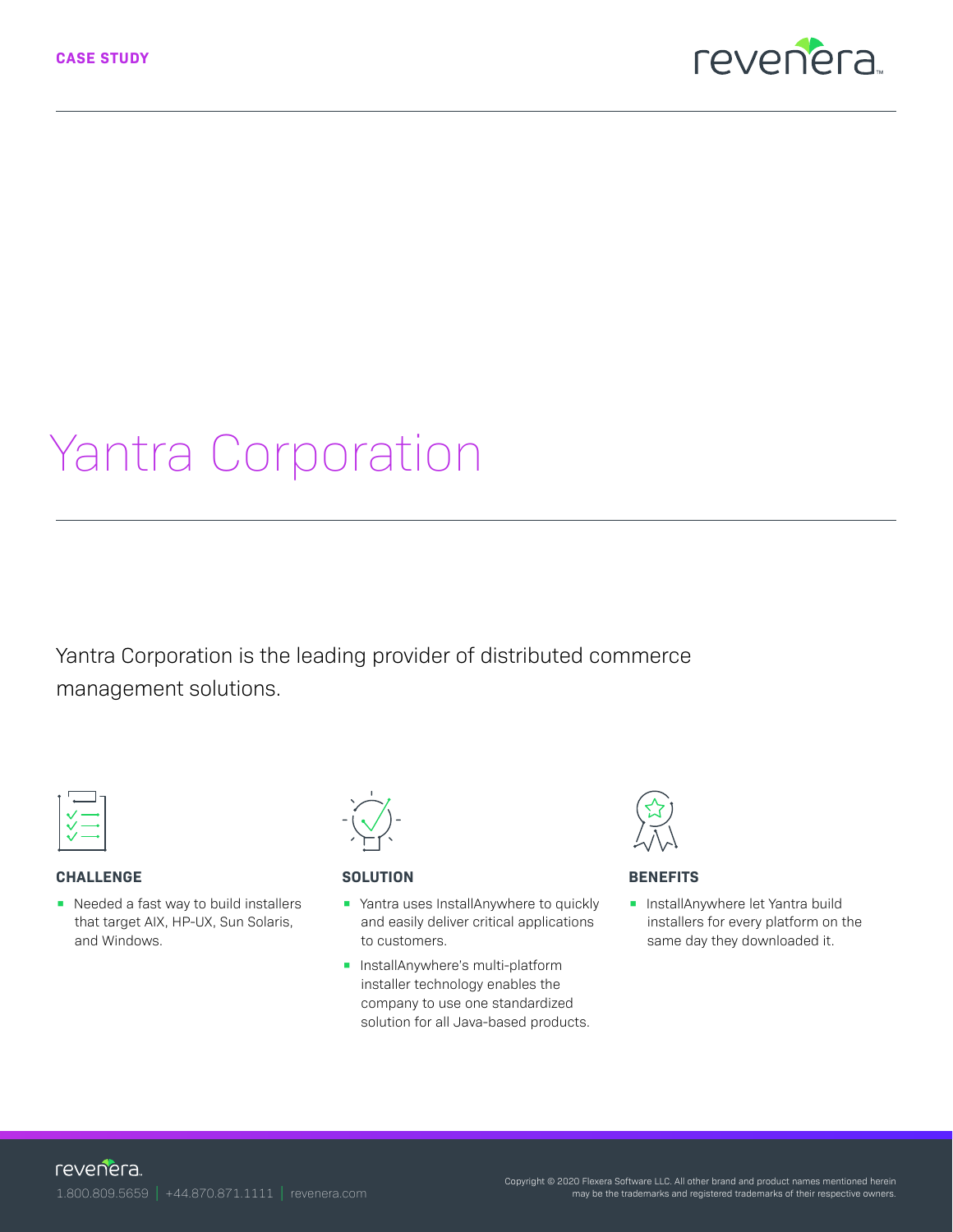Yantra Corporation, the leading provider of distributed commerce management solutions, uses InstallAnywhere to deliver its Distributed Commerce Management applications to customers quickly and easily.

Founded in 1995, Yantra's solutions enable companies to coordinate and control distributed orders and inventory across multiple channels, business units, customers, suppliers, and trading partners. Global 2000 companies use Yantra's solutions to extend existing enterprise systems and leverage new revenue opportunities, operating efficiencies, and service levels.

#### **Java-based Solution Provides Broad Platform Support**

Yantra has a diverse customer base and its Java products run on a multitude of platforms. "InstallAnywhere's multi-platform installer technology is a natural fit with our Java-based products," said Shawn Campbell, principal release engineer. "Our customers work on a variety of platforms including AIX, HP-UX, Sun Solaris, and Windows 2000. InstallAnywhere enables us to use one standardized solution for all Java platforms. It saves us and our customers time, and delivers a uniform installation experience."

## **The Developer's Choice**

"I had heard about InstallAnywhere through the developer community; several of the tools that we rely on at Yantra use InstallAnywhere to deploy their products. I downloaded InstallAnywhere and started working with it," added Campbell. "Not only was I able to create our installers on the same day that I downloaded InstallAnywhere, but each installer ran without errors on all platforms. Needless to say, I met my deadline and the product shipped with a high-quality installer on ALL platforms."

## **Award-winning Ease of Use for Faster Time-to-Market**

InstallAnywhere's Six-step Project Wizard enables developers to build a simple installer in less than five minutes. This intuitive design tool also sets the classpath and finds the main class for Java applications automatically. Its Advanced Designer delivers the power and flexibility to control every aspect of installer functionality. "InstallAnywhere has thought through all of the details of building an installer in today's complex computing environment, allowing me to compile once and install anywhere. I don't have to sweat the small stuff, because InstallAnywhere has already done it for me."

## **Automatically Handles All Installation Details**

"The benefit for our customers is simple: trouble-free installations that leverage the power of Java to provide the consistent look and feel that Infragistics' customers have come to expect across all platforms," said Campbell. "InstallAnywhere functions like a native installer on every platform. Our end-users don't need to know Java, as InstallAnywhere exclusive LaunchAnywhere technology launches the installer transparently from a Windows executable or simple UNIX binary."

#### **Built-in Functionality Means More Flexibility and Power for the Developer**

InstallAnywhere is packed with flexible options that make it easy for developers to create branded panels and billboards for a custom installation experience. Campbell appreciates InstallAnywhere's unmatched capability to customize background images, billboards, installation labels, and panel images. "InstallAnywhere lets me create installers that reflect Yantra's high-quality brand and image, and ensure that our customer's experience is consistent from the moment that they click 'install'. The installers are professional looking, and very 'Yantra-specific,'" according to Campbell.

*"Not only was I able to create our installers on the same day that I downloaded InstallAnywhere, but each installer ran without errors on all platforms. Needless to say, I met my deadline and the product shipped with a high-quality installer on ALL platforms."*



**—PRINCIPAL RELEASE ENGINEER, YANTRA CORPORATION**